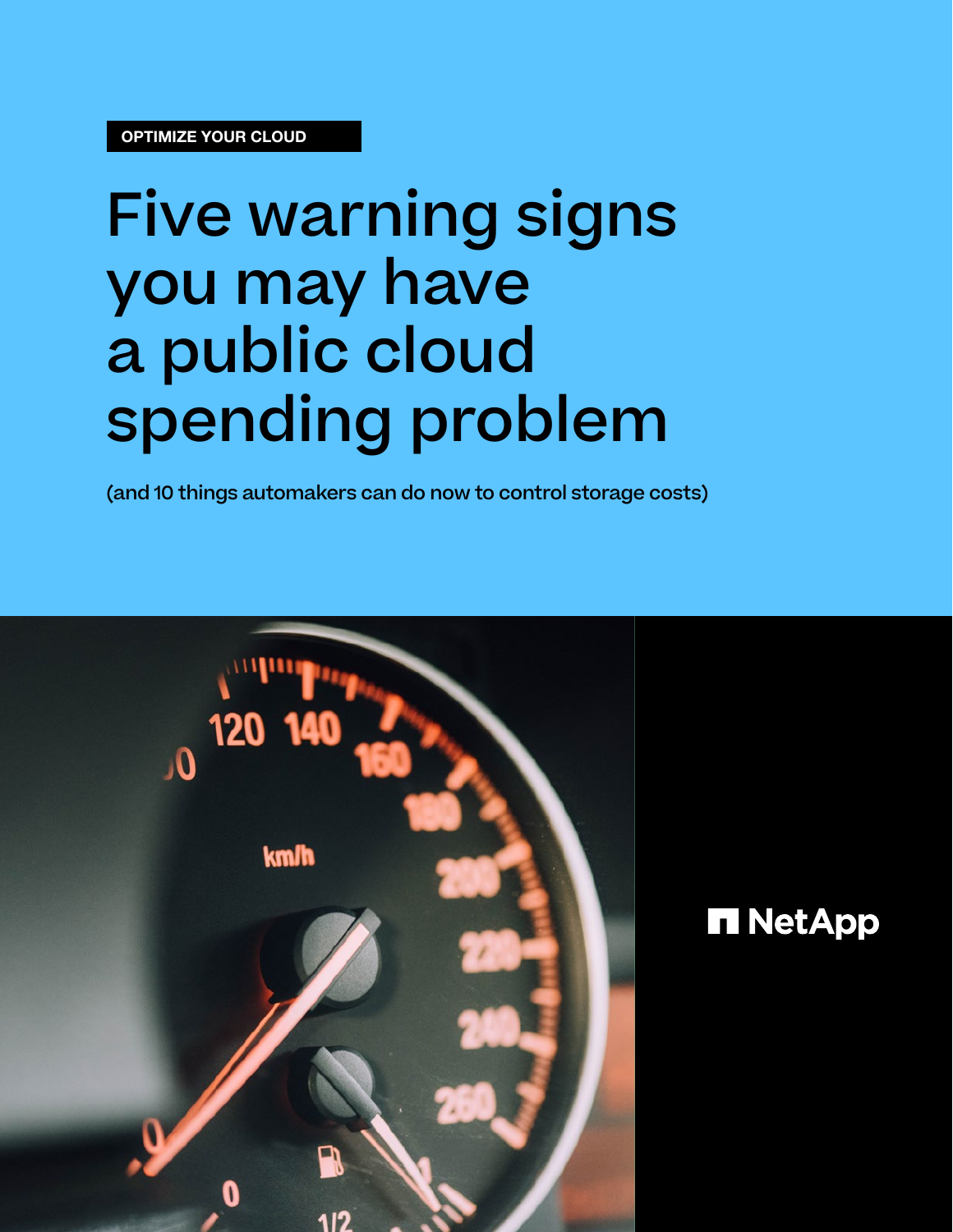Content Content

**Introduction**  $\rightarrow$ 01

02 Five warning signs  $\rightarrow$ 

03 Ten things you can do  $\rightarrow$ 

**[Checklist](https://go.digital.netapp.com/no-frills-guide-optimizing-your-cloud.html)**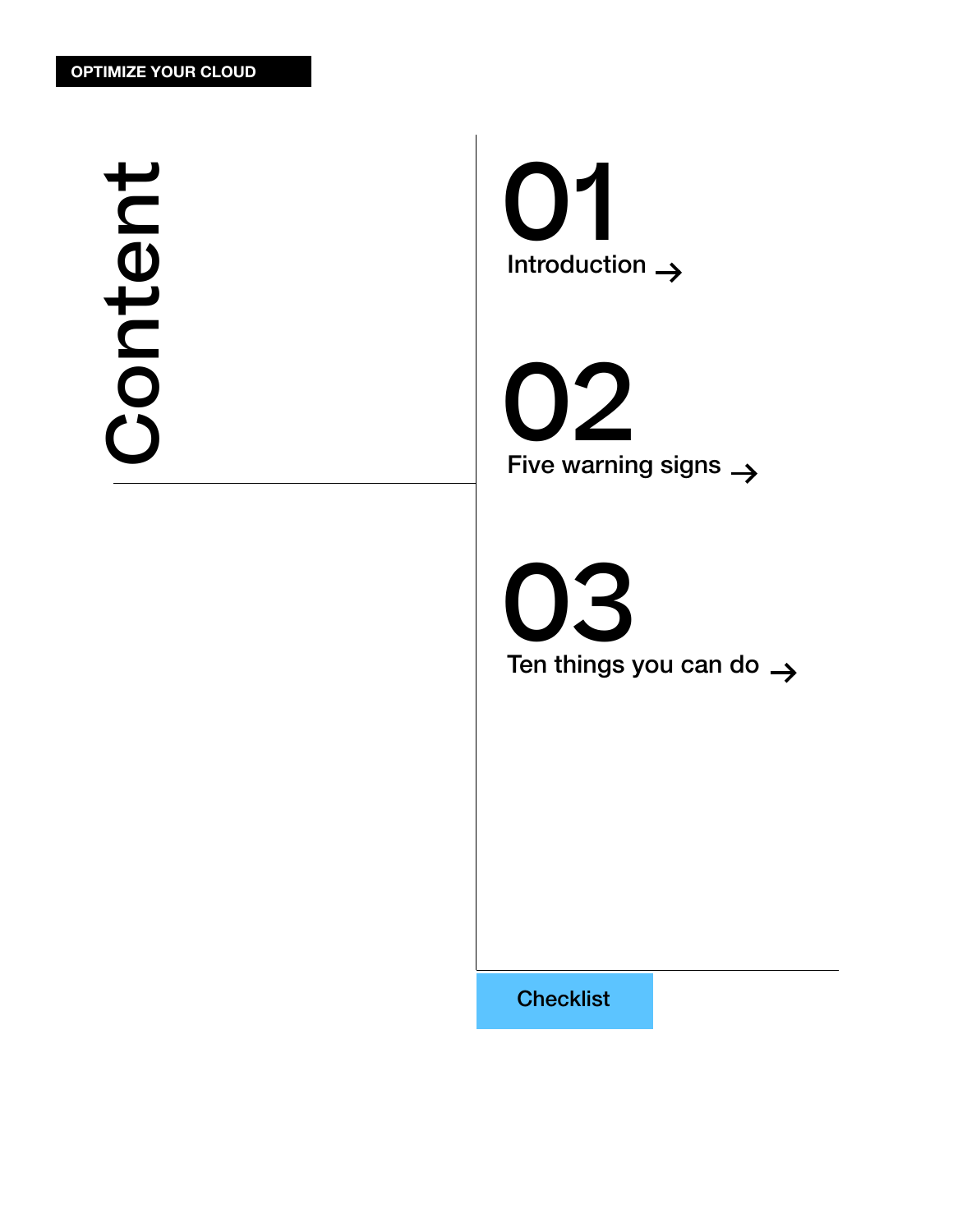### You've already heard the oft-cited statistic that data will boom to a whopping 175 zettabytes by 2025.

**But it's challenging to examine and really comprehend how this data growth applies to you, your job, and your budget. To start with, 60% of that data will be created by organizations like yours, fueled by increasing rollout of electric and connected automobiles on the roads—pushing for new workloads in and around the automobile—and, in turn, the users of those applications. At least [half of all that data](https://www.seagate.com/files/www-content/our-story/trends/files/idc-seagate-dataage-whitepaper.pdf) is expected to reside in the public cloud.** 

**Cloud consumption comes at a cost, and sometimes that cost shows up, unexpected and uninvited, at the bottom of your cloud bill. In this guide, we're chiefly focusing on the public cloud. But we're ultimately concerned with your infrastructure as a whole and the variables you need to examine closely to control escalating cloud storage costs.**

Often, your data architecture is to blame for cost overruns. But with a little more strategic planning, you can easily tackle what might feel like an overwhelming situation. By reading this step-by-step guide, you're already on the right path.

Ready? Let's talk about the five warning signs that you may have a cloud spending problem. Then we'll give you what you really came for—ten ways you can address out-of-control cloud costs right now.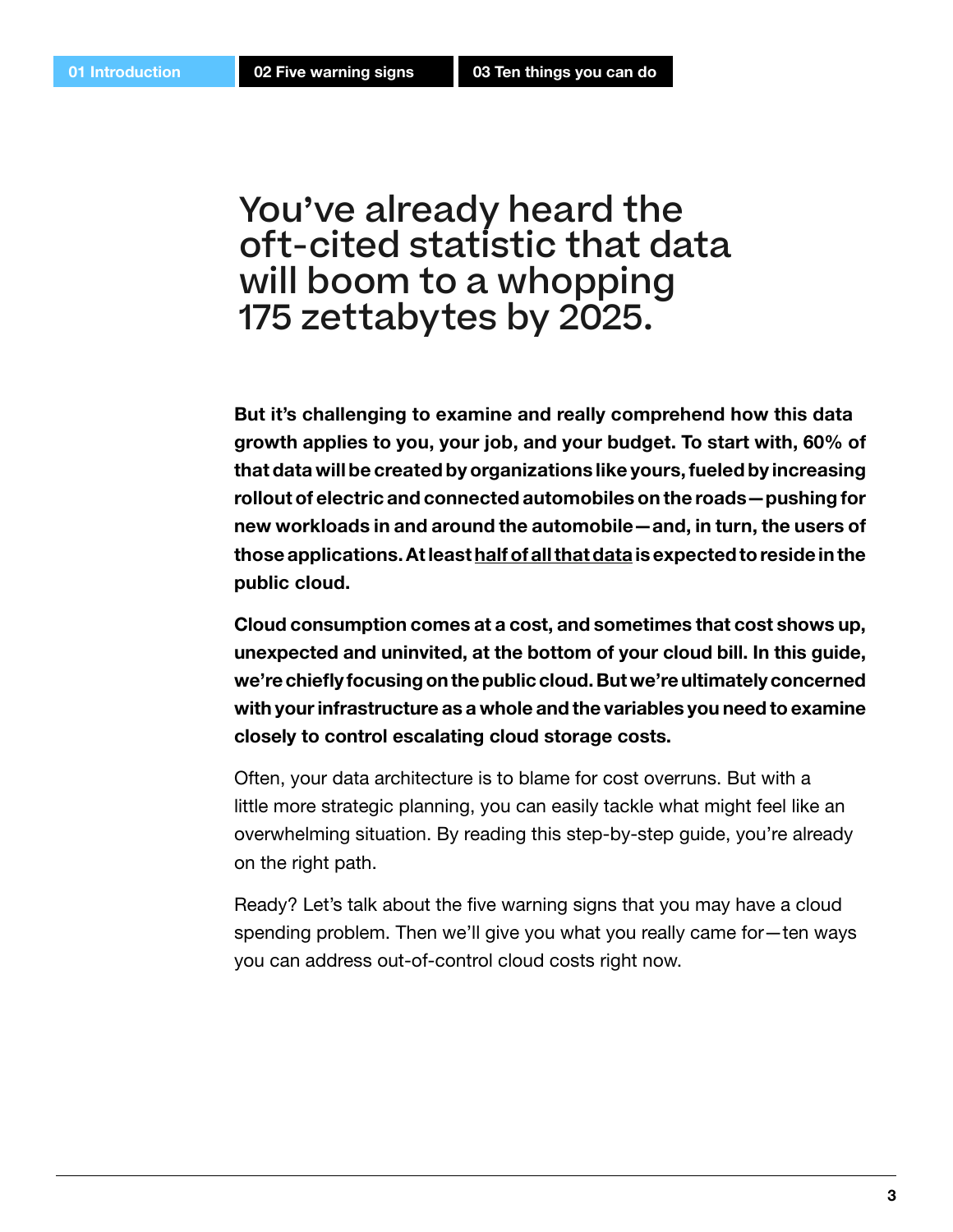

Five warning signs that you may have a public cloud spending problem

**You're still reading, so it's safe to assume that you have a sense that your organization is overspending on cloud. If you have one or more of the following symptoms, a cloud spending problem is a safe diagnosis.**

| initiatives or<br>companyhas<br>monthly<br>prices<br>or egress<br>cloud bills<br>efficiency<br>cost centers<br>open | No one<br>knows all the<br>public cloud<br>accountsthe | No one<br>can fully<br>explain the<br>company's | 03<br>There's no<br>way to trace<br>approved<br>purchasesto | 04<br><b>All capacity</b><br>is purchased<br>at on-<br>demand | 05<br>No one is<br>regularly<br>reviewing<br>consumption |
|---------------------------------------------------------------------------------------------------------------------|--------------------------------------------------------|-------------------------------------------------|-------------------------------------------------------------|---------------------------------------------------------------|----------------------------------------------------------|
|---------------------------------------------------------------------------------------------------------------------|--------------------------------------------------------|-------------------------------------------------|-------------------------------------------------------------|---------------------------------------------------------------|----------------------------------------------------------|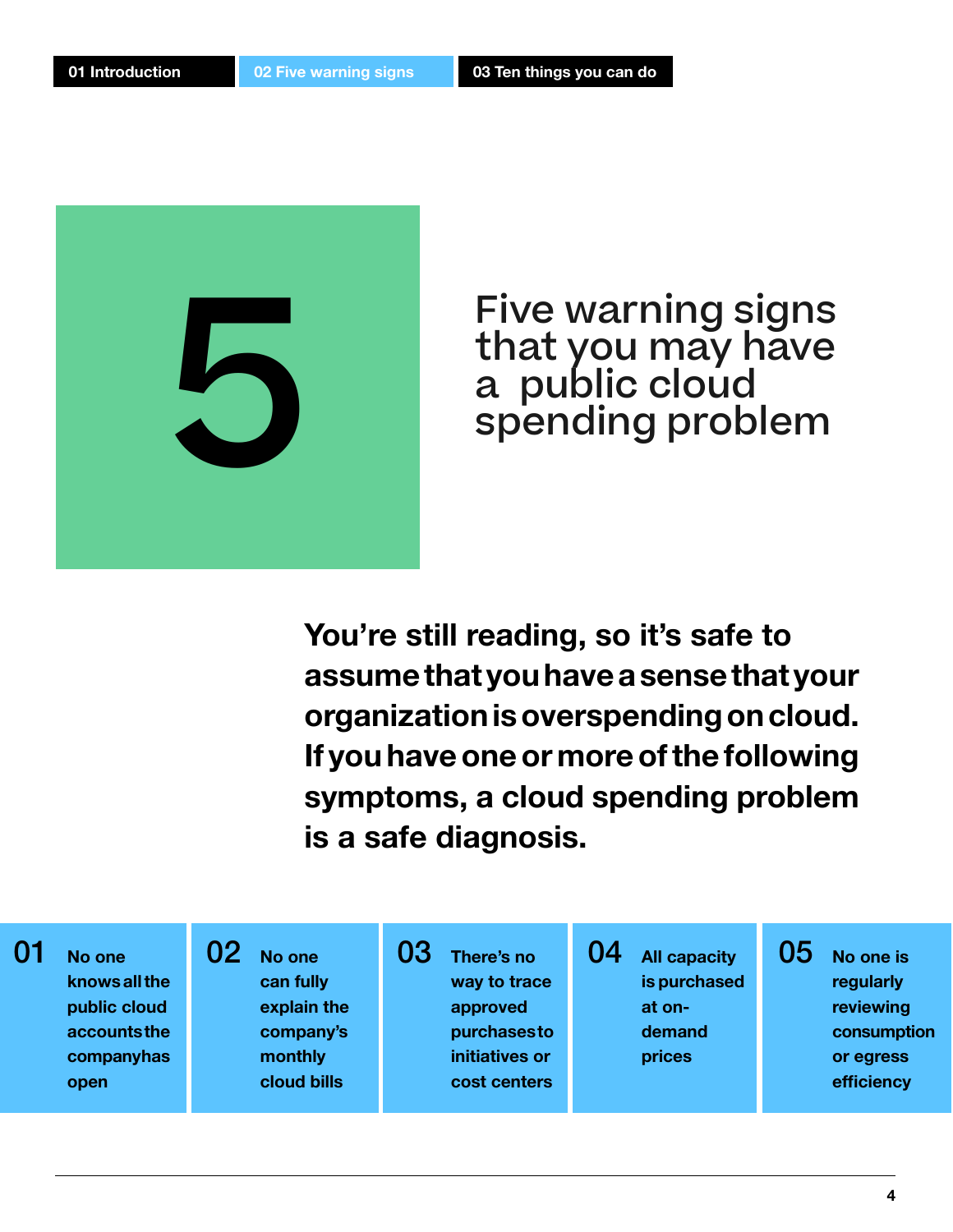01

No one knows all the public cloud accounts the company has open

**A typical enterprise maintains multiple accounts with multiple cloud providers. Because the public cloud is designed to empower anyone in an organization to set up an account and allocate resources, those with spending discretion often do so without any centralized notification of account creation. Shadow IT accounts pop up everywhere. Each one can be traced back to the lack of central control, and there never seems to be a single person who knows what accounts exist and what's in use. The typical result is a finger-pointing match rather than a productive discussion to help you place your finger on the real issue.** 



No one can fully explain the company's monthly cloud bills

**Your organization's monthly cloud bill probably spans a dizzying number of pages that contain thousands of lines and reference many service names, instance types, and regions, none of which are necessarily self-explanatory. Sure, storage volume pricing may seem straightforward at first glance, but look at your latest bill and try to comprehend—let alone explain—all the additional charges and how they relate to specific business initiatives. It's often next to impossible. Time to pull out that magic cloud cost decoder ring.** 



There's no way to trace approved purchases to initiatives or cost centers

**Warning sign number 3 often goes back to the anonymous overspender. You have a blind spot when it comes to who is swiping the credit card—and what's behind these spending sprees. Building on the second warning sign, organizations with multiple teams, projects, and budgets often don't take the time to map their cloud storage and service consumption to projects and/or cost centers. The result is regular recurring spending that no one can explain. And that's a drag.**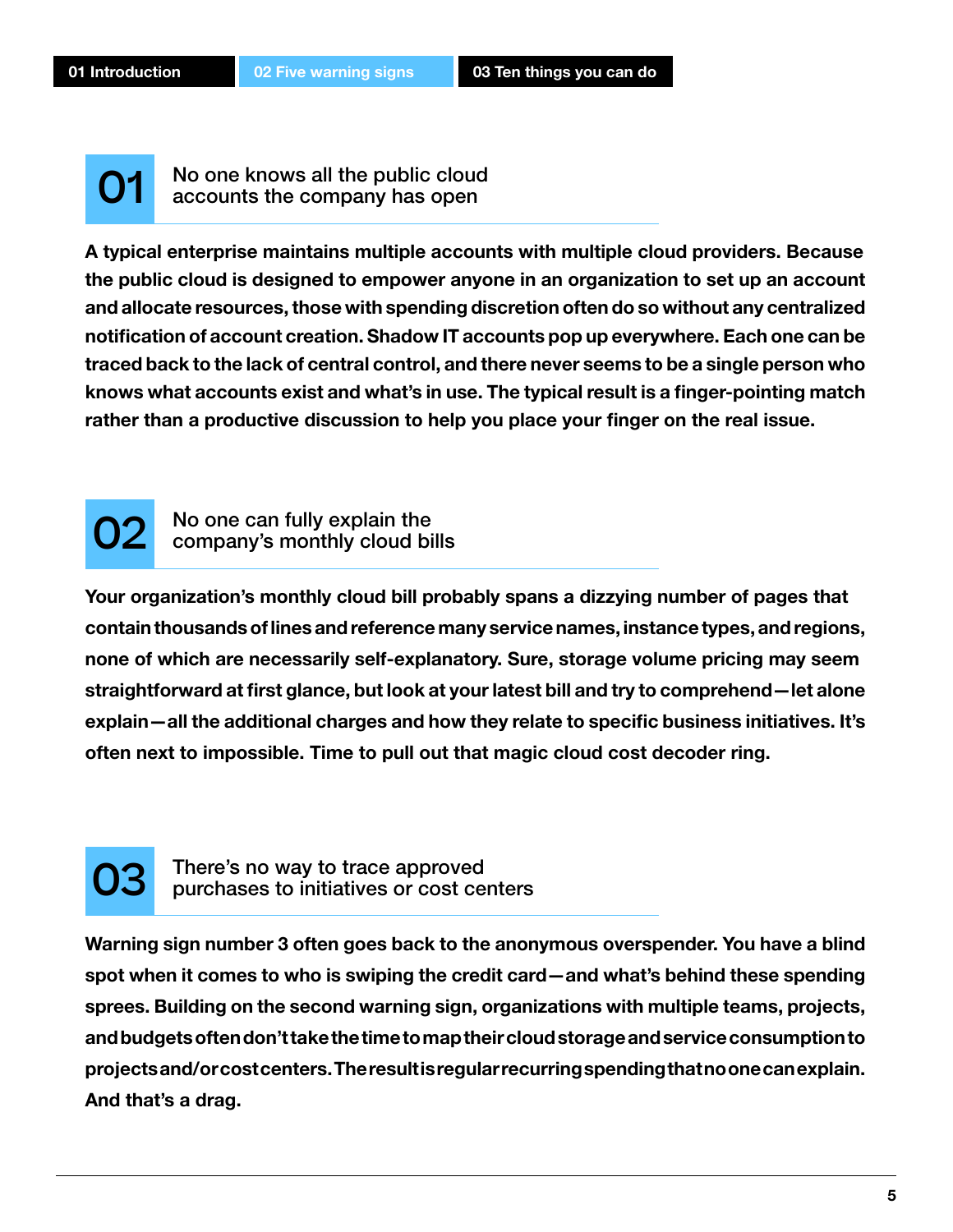04

All capacity is purchased at on-demand prices

**The beauty of the cloud is that you buy whatever storage (and other cloud resources) you need…on demand. Although this pay-as-you-go (PAYGO) method gives your organization the easiest means to curate additional storage, the reality is that more often than not,** you don't need what you just purchased. **Oh the irony.**

**That confounding mess of a bill we just mentioned? It shows that there's no managed procurement process and reveals a complete lack of blended purchasing. Take the example of purchasing AWS On-Demand Instances. Even though On-Demand lets you spin up a VM at will, using AWS Reserved Instances instead gives you a discount of up to 75%. If you're indiscriminately paying On-Demand prices, you can safely assume that there's no spending strategy or usage plan—just a bunch of random purchases made by individuals acting much like your friendly neighborhood shadow IT. They just expect the organization to pay the overages. And they're right, you will pay, but at what cost to the business?**



#### No one is regularly reviewing consumption or egress efficiency

**Breaking news: Using data can be as costly as allocating it in the first place. There are two issues here. First up: How efficiently is your storage being used? You don't want to pay for completely unused storage, and you definitely don't want pay for the most expensive tier of storage offered for data that could be stored on a less costly one. Costs can drop from \$.20-\$.30/GB all the way down to \$.02/GB per month in "colder" storage tiers.** 

**Second player at bat: Egressing data from the cloud (or among clouds). This is one of those pricing components that you probably fully comprehend in concept, but you don't accurately know what actual monthly cost it translates into. This ties back to aligning costs with initiatives—the forensics work. Someone needs to trace data that's egressed and determine whether the constant egress makes sense. For example, an unsuspecting developer might be simply copying test data to their on-premises endpoint to speed up the testing of some code. Doing this regularly adds up to huge fees, and it's often completely avoidable. Someone needs to be on top of reviewing, questioning, and adjusting best practices around these charges.**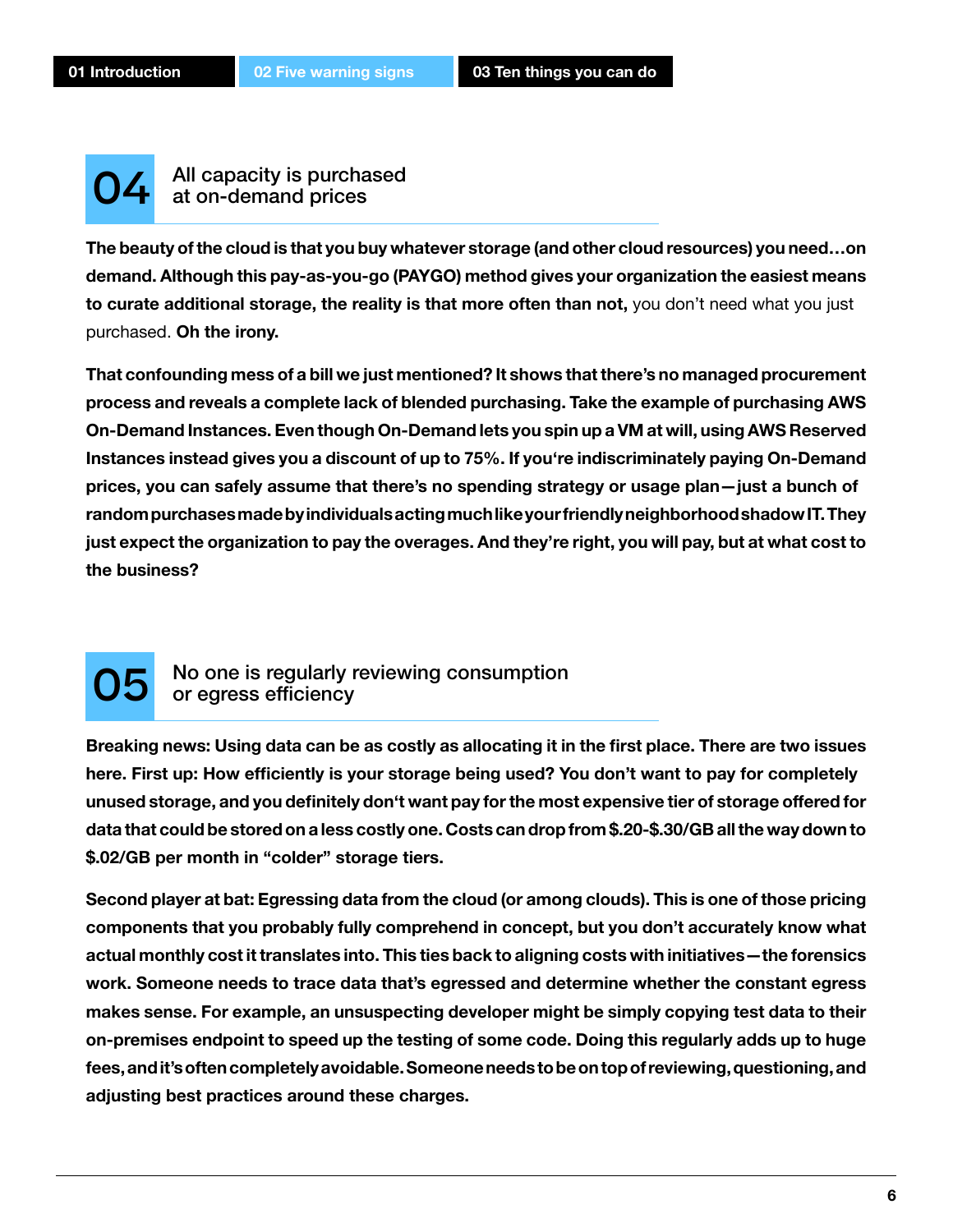1

2

### It's not difficult to find yourself with a cloud storage spending problem

**All organizations, regardless of size, can easily find themselves in these cloud storage quandaries. The overarching challenge is twofold.**

 **First, everyone is using the cloud as if it exists exclusively to meet their needs, and no one is concerned about the resulting cost to the business.** 

**Second, there's a visibility challenge; it's difficult to tie spending back to business needs and the user who's responsible. And without visibility comes a lack of accountability. Every time. The unfortunate result is that organizations like yours end up spending far more than they should.** 

> But it doesn't have to be like that.

**7**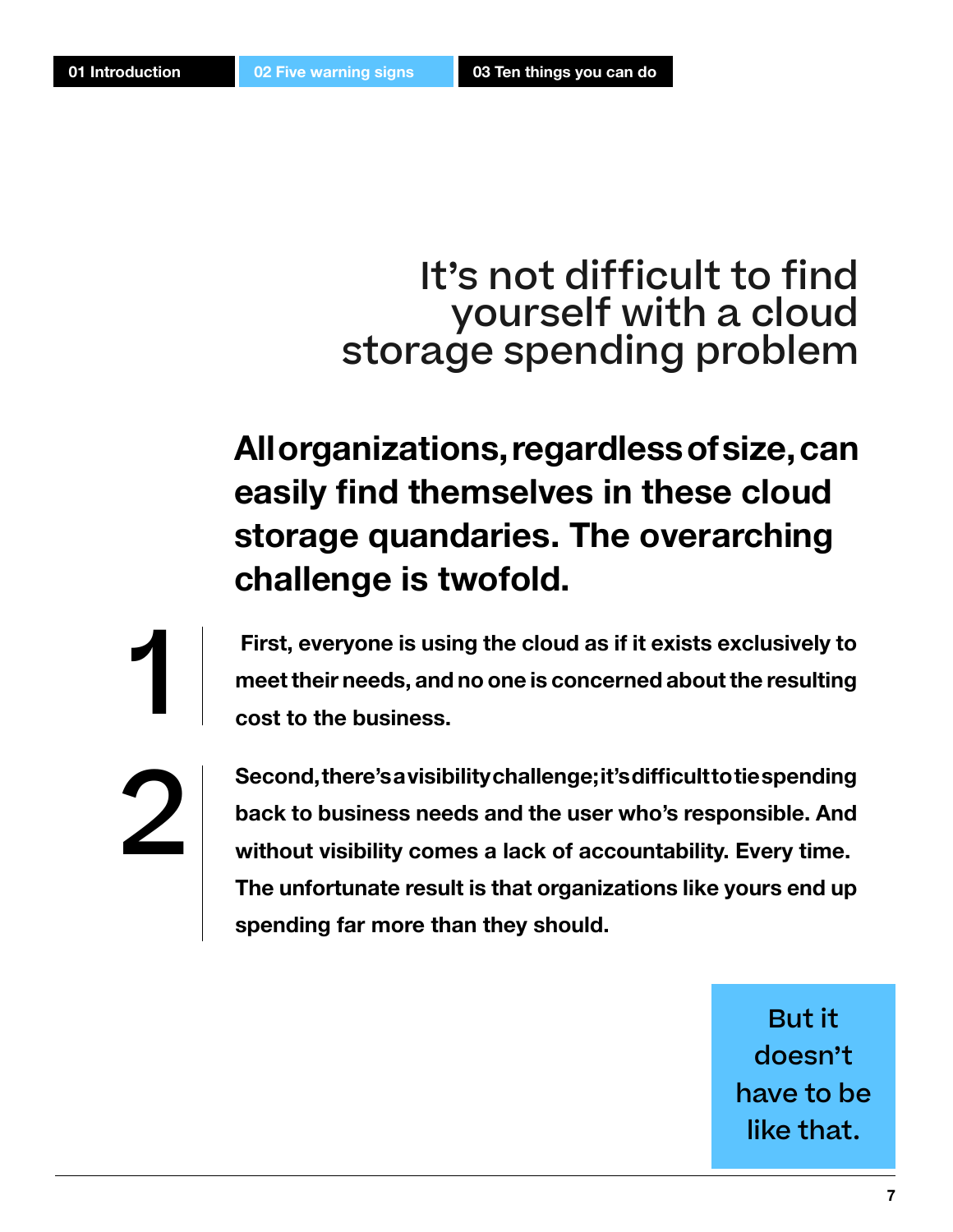

do now to control storage costs immediately

The bad news is you have a cloud storage spending problem. The good news is there are practical steps you can take now (and we mean now) to begin fixing the problem.

**The following 10 tips, although they're largely IT-centric, can help the owners of each moving part of cloud storage to review their usage and reduce their storage footprint, enabling the organization to rein in spending.**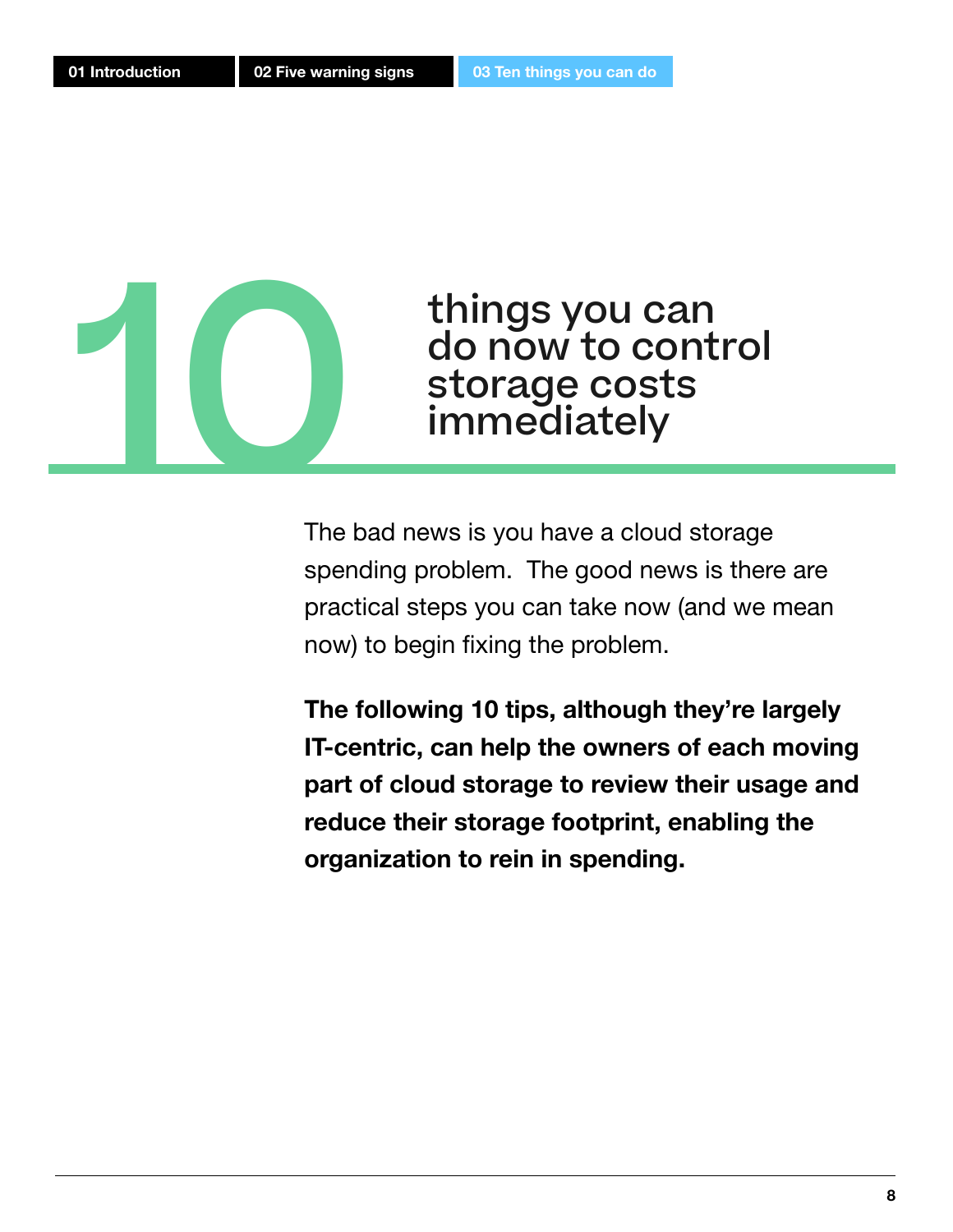#### Remove unattached cloud storage <u>01</u>

**When your VMs are terminated, normally only the root volume associated with the VM is automatically deleted. The additional storage volumes remain intact and incur storage costs in some cases by design, to avoid accidental deletion. An easy way to reduce cloud costs is to find and delete unattached volumes. This one's a no-brainer—if you're not using the storage, get rid of it. But, as with any untethered resources, that involves some detective work to identify who owns the storage and have them attest to its need to exist or not. Who knew that data could be so existential?**

#### Purchase the right storage tier 02

**Every public cloud provider offers a number of storage tiers. And yet everyone seems to choose the fastest (and most expensive) level, with little or no regard for cost. If it costs more, it must be better, right? Not necessarily.** 

**The GB/month tier price is generally based on how often and how quickly you need to access your data. "Hot" storage tiers (which usually hold frequently accessed data that requires low latency, high performance and throughput, and high availability) can be priced as much as 5 times higher than their "cold" tier counterparts (where infrequently accessed data, such as backups and archives, should reside).** 

**Consider both your performance** and **cost requirements when assessing storage tiers, balancing your needs with attention to budgetary targets. You can always move it to another tier later.**

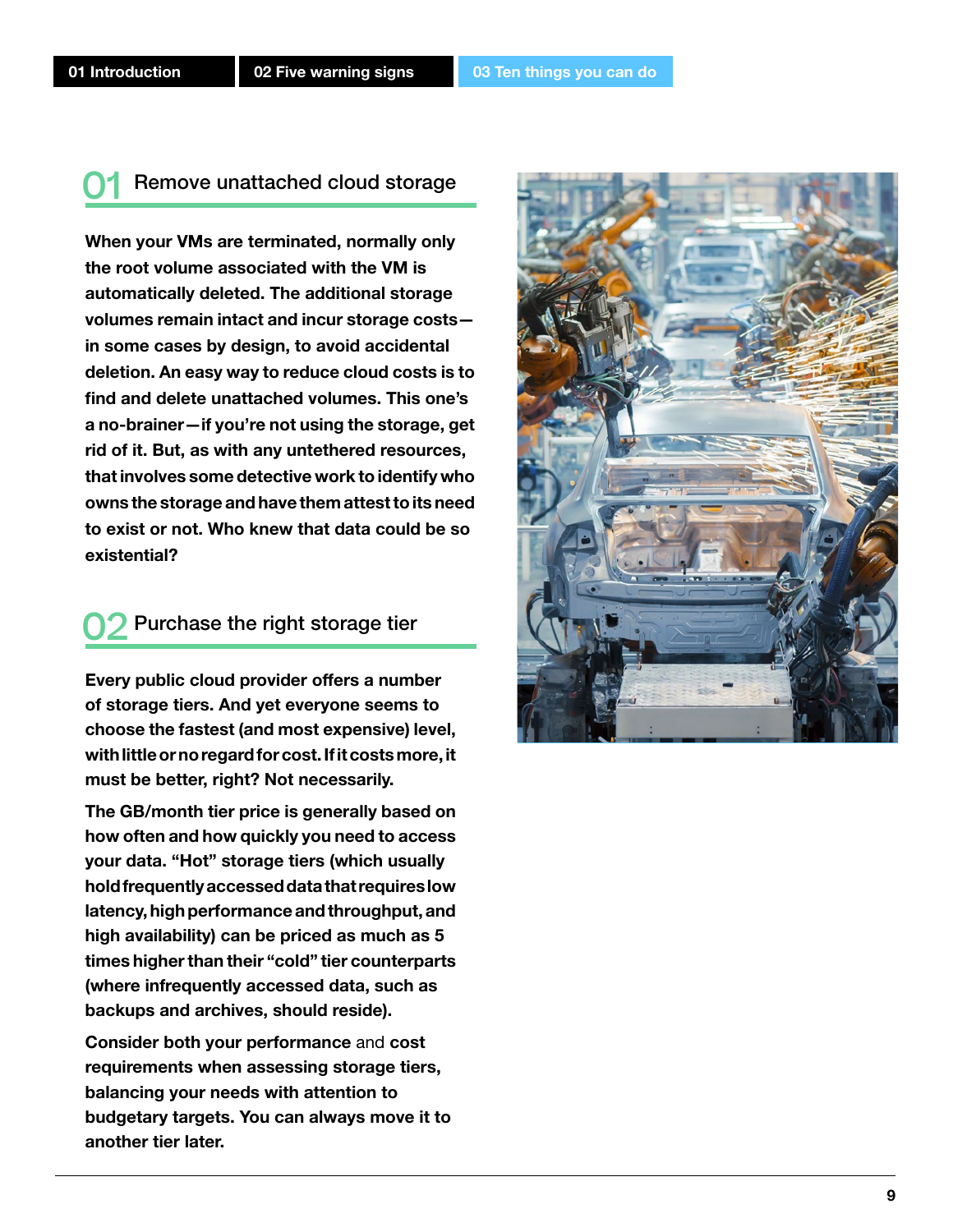#### Rightsize underused storage volumes 03 volumes 04 throughput required

**There's no easier way to waste money on cloud storage than to create a storage volume that is never used appropriately. Cloud providers don't let you shrink storage volumes. NetApp recommends that you first go through the process of identifying oversized volumes, then create a new volume with the space you actually need, migrate the existing data, and delete the oversized volume. In the future, simply implement better storage need assessments for the volume creation process.** 



# Downgrade storage based on

**Cloud providers also offer performance tiers to meet your throughput needs. You can reduce storage costs by monitoring the actual read-write access of a given volume; if throughput is low, then downgrade it to a lower performance tier. This reduces the storage IOPS to be better aligned with the workload using it, while reducing cost.** 

#### Determine the level of redundancy needed for storage 05

**When people have the option to replicate data anywhere, they tend to get panicky and choose a far-away location. But do you really need your data in the United Kingdom to protect against a loss of data due to, say, a hurricane in the United States? The answer, of course, is no, unless it's a really, really big hurricane. These sorts of decisions have a material impact on cost; for example, redundancy across different geographies can be twice as expensive as local redundancy. It's important to plan your redundancy requirements wisely, taking a page from business impact analysis and risk assessments to determine what's actually needed.**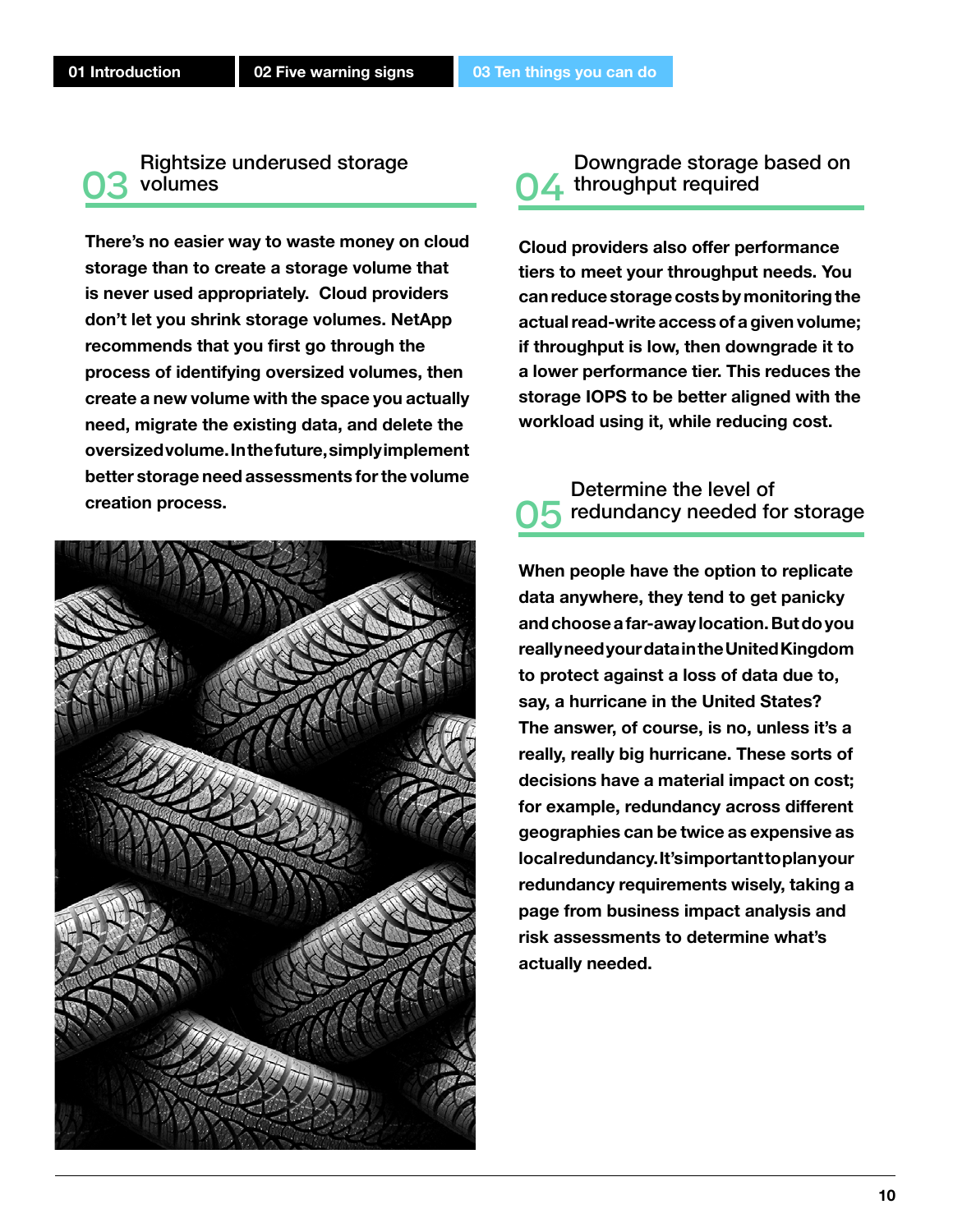### O6 Delete old snapshots C7 transfer requests

**The snapshot is a staple of any virtual machine recovery strategy. Multiple snapshots give IT organizations the ability to restore to a specific point in time, based on a specific disaster recovery scenario. The last thing you want is to delete something that the owner of the workload needs. But when you have hundreds of VMs, each creating snapshots daily without deleting the previous day's snapshot, your cloud storage costs grow exponentially. You must establish a strategy around snapshot expiration. Fortunately, most cloud providers have some form of snapshot lifecycle policy to automate deletions, eliminating the need to rely on any one individual.** 

# Manage outbound data

**Moving data costs money. That's a fact. But those costs are not all created equal. In the cloud, the cost of transferring data depends on the location of the source and the destination cloud servers. Inbound traffic is normally free (or close enough). But when data is transferred outside the cloud provider's network (aka** data egress), **it gets expensive fast. And remember, as far as the data owner is concerned, the transfer is all about "I need it done," not "it's cost effective to do it this way." To address this issue, encourage users to store data as close to where it's actually used as possible, to eliminate the need to move it somewhere else. Also consider compressing and deduplicating data before egress, using incremental synchronization to save on transfer costs. Finally, if you can delete data, or move it to an archive tier, do so with zeal.**

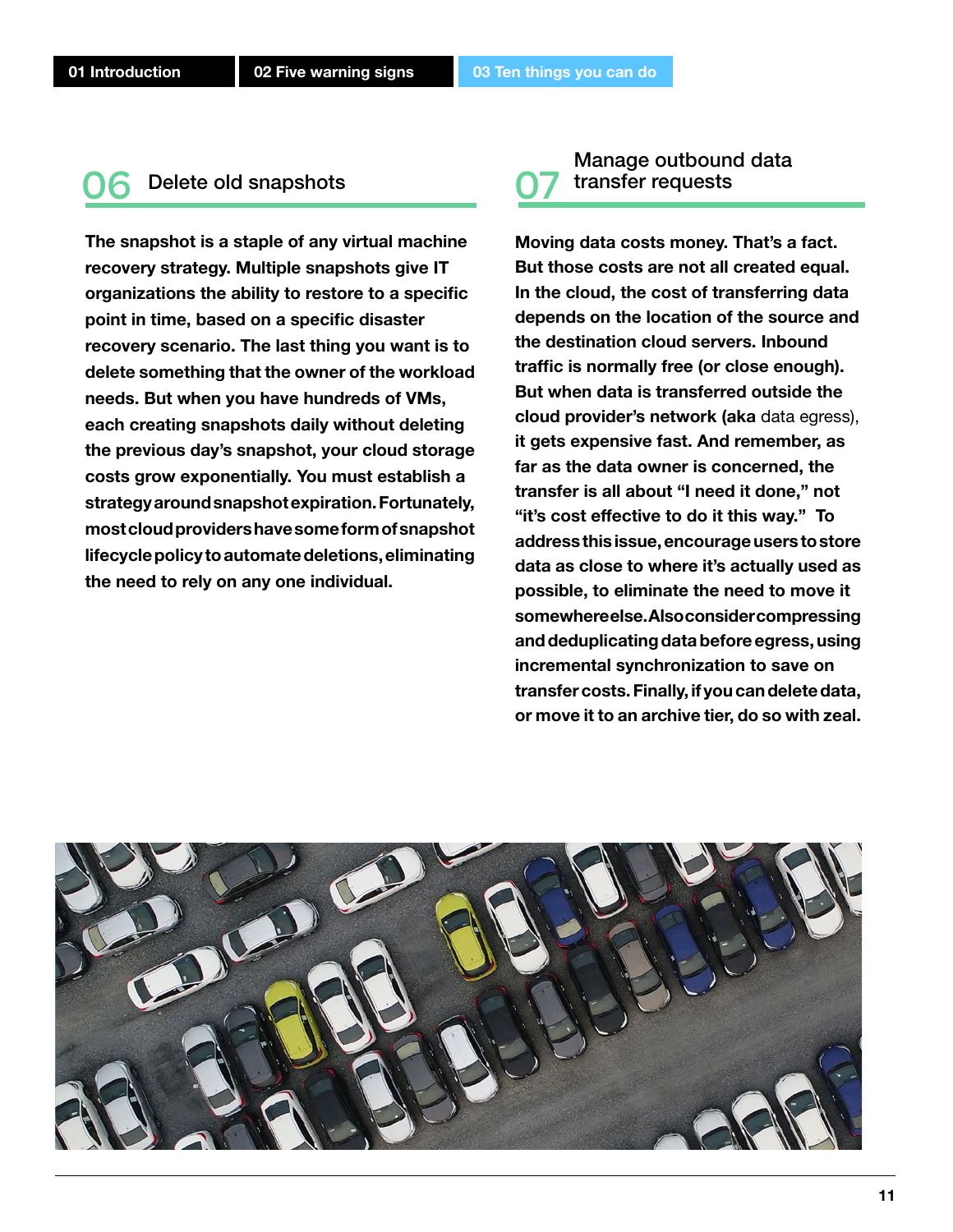Minimize cross-region and cross-zone data transfer 08

**When data moves across regions, countries, or availability zones, cloud providers get to charge you more. These data transfers can be part of an application's architecture, used by DevOps to maintain test data, or they can be a part of a redundancy strategy. So data transfer needs to be both purposeful and sanctioned. Make it your goal to host necessary data as geographically close to its userbase as possible. Over the long run, consider rearchitecting solutions to minimize the path your data needs to travel.** 

#### Monitor storage pricing tier <u>09</u>

**Pricing for both storage and data transfers often includes additional cost tiers based on consumption. If you reach specified levels in the cloud provider's pricing table—as indicated by terms such as "greater than <storage amount>" —you are likely to be able to negotiate a better price. Keep in mind that higher discounts apply only to stored data that meets the pricing requirement. Finally, you may be locked into a multiyear contract. You should try to stay within the constraints of that contract, while looking for ways to negotiate costs down based on increased usage overtime.** 

#### Clean up incomplete uploads from storage

**Some workloads require users to upload files. In this scenario, interrupted uploads sometimes result in partial objects that linger in cloud storage as unusable data that costs you real money. Depending on size, incomplete uploads can add up to tons of waste because admins tend to be afraid to delete or move anything (see step 6). The best course of action is to back up incomplete uploads and then delete them.** 

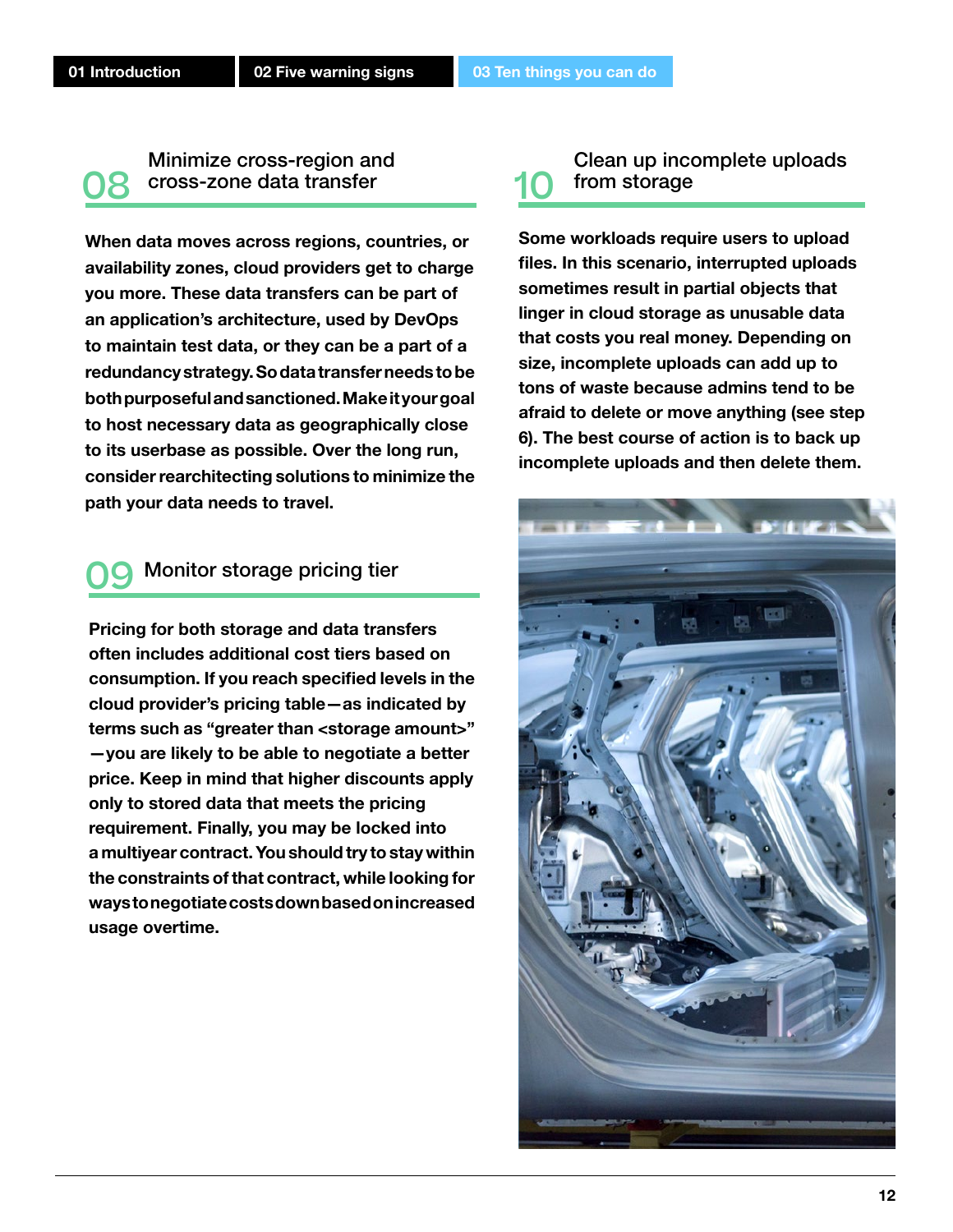### Next steps to eliminating your public cloud spending problem

**Although these 10 steps can materially reduce cloud storage costs, organizations need a way to gain more visibility into what storage has been purchased, allocated, used, and wasted across the entire organization.**

**What's needed is a means to empower one or more members of the organization who** are **concerned with what's being spent and how well their cloud storage works. Embracing reporting, calculators, and other tools offered by cloud providers is a solid first step toward visibility and centralized management of your cloud spending.** 

**Once you've outgrown those basics, you'll need to look at third-party solutions designed to assess, collect, aggregate, analyze, and report on your cloud spending—including storage.** 

It's imperative that you do something now.

**By first acknowledging that cloud spending problems exist and then taking immediate action with the 10 steps just described, you can start to gain control over your organization's cloud storage costs. To ensure that the savings are sustainable, policy, process, and additional technology hold the answers to reining in your organization's outof-control cloud spending.**